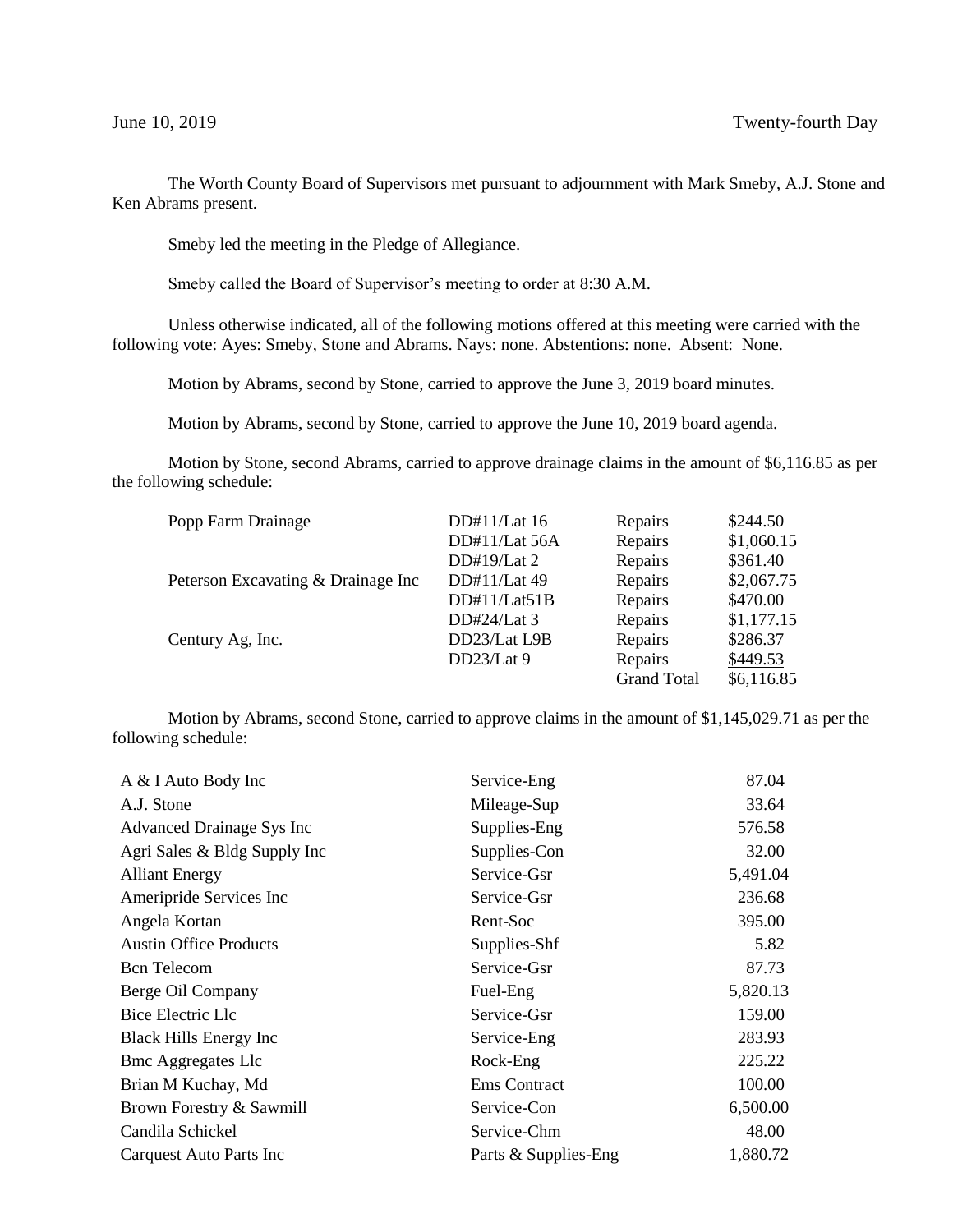| <b>Cdw Government Llc</b>                 | Supplies-Dap       | 4,214.12  |
|-------------------------------------------|--------------------|-----------|
| Centurylink                               | Service-Eng        | 50.35     |
| <b>Certified Laboratories</b>             | Fuel-Eng           | 743.05    |
| City Of Fertile                           | Rutf-Eng           | 2,097.76  |
| City Of Grafton                           | Rutf-Eng           | 1,205.87  |
| City Of Hanlontown                        | Rutf-Eng           | 490.22    |
| City Of Joice                             | Rutf-Eng           | 1,267.14  |
| <b>City Of Kensett</b>                    | Rutf-Eng           | 625.11    |
| City Of Manly                             | Service-Eng        | 41.36     |
| City Of Northwood                         | Service-Gsr        | 505.24    |
| Cloud Cover Usa/B1 Group                  | Servic-Dap         | 200.00    |
| Cti Technology                            | Service-Dap        | 4,128.00  |
| <b>Culligan Of Mason City</b>             | Service-Gsr        | 119.50    |
| Diamond Mowers Inc                        | Parts-Eng          | 2,109.44  |
| Emergitech Llc                            | Service-911        | 11,666.56 |
| <b>Falkstone Llc</b>                      | Rock-Eng           | 13,865.37 |
| <b>Five Star Cooperative</b>              | Supplies-Eng       | 456.26    |
| Floyd & Leonard Auto Elec Inc             | Supplies-Con       | 23.94     |
| Geocomm Inc                               | Service-911        | 8,807.00  |
| Greve Law Office                          | Rent & Payroll-Aty | 5,713.00  |
| Grp & Associates Inc                      | Service-Shf        | 107.00    |
| Heartland Asphalt Inc                     | Supplies-Eng       | 2,110.88  |
| <b>Hotsy Equipment</b>                    | Supplies-Shf       | 77.50     |
| Hovey's Lawn & Garden                     | Service-Con        | 960.00    |
| Huber Supply Co Inc                       | Supplies-Eng       | 245.74    |
| Ia Dept Of Agriculture                    | Levy-Taxes         | 810.18    |
| Ia Dept Of Public Safety                  | Service-Shf        | 2,043.00  |
| Ia Dept Of Revenue                        | Edu-Asr            | 30.00     |
| Ia Law Enforcement Academy                | Edu-Shf            | 1,700.00  |
| Ia Prison Industries                      | Supplies-Eng       | 603.00    |
| Imwca                                     | Wk Comp Prem-Ins   | 10,594.00 |
| <b>Institute Of Ia Cert Assessors</b>     | Edu-Asr            | 635.00    |
| Jeff Greve                                | Mileage-Aty        | 25.52     |
| Jessica Reyerson                          | Reimb-Phd          | 50.00     |
| Joel Rohne                                | Mileage-It/Gis     | 177.48    |
| Kaman Industrial Technologies Corporation | Supplies-Eng       | 1,497.30  |
| Kelly Hardware                            | Supplies-Con       | 410.70    |
| Kibble Equipment Llc                      | Service-Con        | 28.95     |
| Lake Mills Motor Sports Inc               | Supplies-Eng       | 92.94     |
| <b>Lawson Products Inc</b>                | Supplies-Con       | 2,450.44  |
| Lexipol, Llc                              | Service-Shf        | 12,321.00 |
| Lexisnexis                                | Service-Aty        | 167.00    |
| Liberty Tire Recycling Llc                | Service-Sdp        | 820.08    |
| Mail Services Llc                         | Service-Trs        | 319.88    |
| Marco Technologies Llc                    | Service-Dap        | 141.78    |
|                                           |                    |           |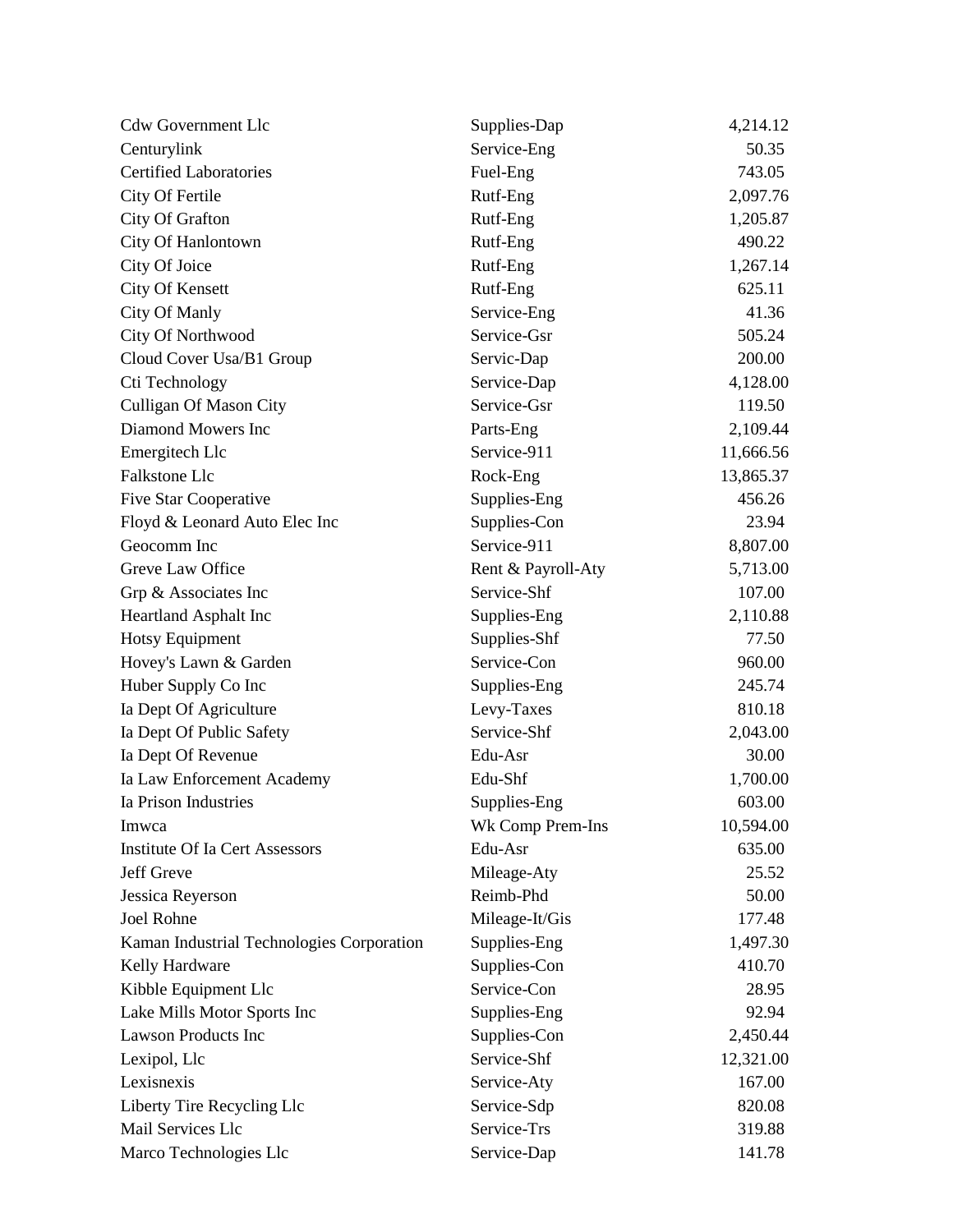| Martin Marietta Materials Inc          | Rock-Eng             | 9,558.92     |
|----------------------------------------|----------------------|--------------|
| Mediacom                               | Service-Gsr          | 209.95       |
| Midwest Pipe Supply Inc                | Supplies-Con         | 2,226.00     |
| <b>Mitchell County Treasurer</b>       | Edu-Trs              | 24.00        |
| Motorola Solutions Inc                 | Service-Cap          | 900,754.88   |
| <b>Nelson Family Trust</b>             | Rent-Shf             | 300.00       |
| North Central Dist Of Ia Asr           | Due-Asr              | 250.00       |
| Northwood Ag Products                  | Supplies-Gsr         | 204.00       |
| Northwood Anchor Inc                   | Renewal-Asr          | 38.00        |
| Northwood Electric Inc                 | Service-Shf          | 500.79       |
| Northwood Sanitation Llc               | Service-Gsr          | 191.50       |
| Nsb Bank                               | Suppliess-Trs        | 130.32       |
| Olsen Implement Inc                    | Supplies-Con         | 5.55         |
| Olson Insurance Inc                    | Renewal-Ins          | 1,520.00     |
| Pfc Products Inc                       | Supplies-Rec         | 288.78       |
| Pictometry International Corp          | Service-Dap          | 39,676.60    |
| Pratum, Inc                            | Service-Dap          | 390.00       |
| Quill Corporation                      | Supplies-Phd         | 81.56        |
| <b>Ram Systems</b>                     | Service-Phd          | 720.00       |
| <b>Rick Christeson</b>                 | Reimb-Eng            | 35.00        |
| <b>Shield Technology Corporation</b>   | Service-911          | 4,000.00     |
| Shred Right                            | Service-Phd          | 83.67        |
| Singelstad's Hardware                  | Parts-Eng            | 25.98        |
| Sirchie Acquisition Company Llc        | Supplies-Shf         | 125.51       |
| <b>Southeast District Of Assessors</b> | Edu-Asr              | 350.00       |
| The Schneider Corporation              | Service-Dap          | 17,229.00    |
| <b>Thomas Hakes</b>                    | Service-Gsr          | 672.50       |
| Tom Wentworth                          | Safety-Eng           | 200.00       |
| Tree Town Kennels, Llc                 | Service-Shf          | 12,500.00    |
| <b>U S Postal Service</b>              | Postage-Rec          | 391.00       |
| Vanguard Appraisals Inc                | Service-Asr          | 5,600.00     |
| <b>Verizon Wireless</b>                | Service-Shf          | 1,196.59     |
| Visa                                   | Service-Dap & It/Gis | 1,856.62     |
| Wex Bank                               | Service-Tra          | 1,506.05     |
| Winnebago Coop Telephone Assn          | Service-Gsr          | 3,130.20     |
| Winn-Worth Betco                       | Fy19 4th Qtr-Org     | 12,500.00    |
| Worth County Engineer                  | Fuel-Eng             | 5,523.82     |
| Yolanda Gallardo                       | Service-Shf          | 20.00        |
| Ziegler Inc                            | Parts-Eng            | 2,301.73     |
|                                        | <b>Grand Total</b>   | 1,145,029.71 |

Motion by Abrams, second by Stone, carried to approve monthly sheriff's report.

 Motion by Stone, second by Abrams, carried to approve acknowledgment of county receipt of manure management plan annual updates from the following: Corner View Crop & Livestock, LLC for Facility #69395 located in Section 24, Union Township, Worth County; Meyer Livestock Farms, LLC – Ryan Site for Facility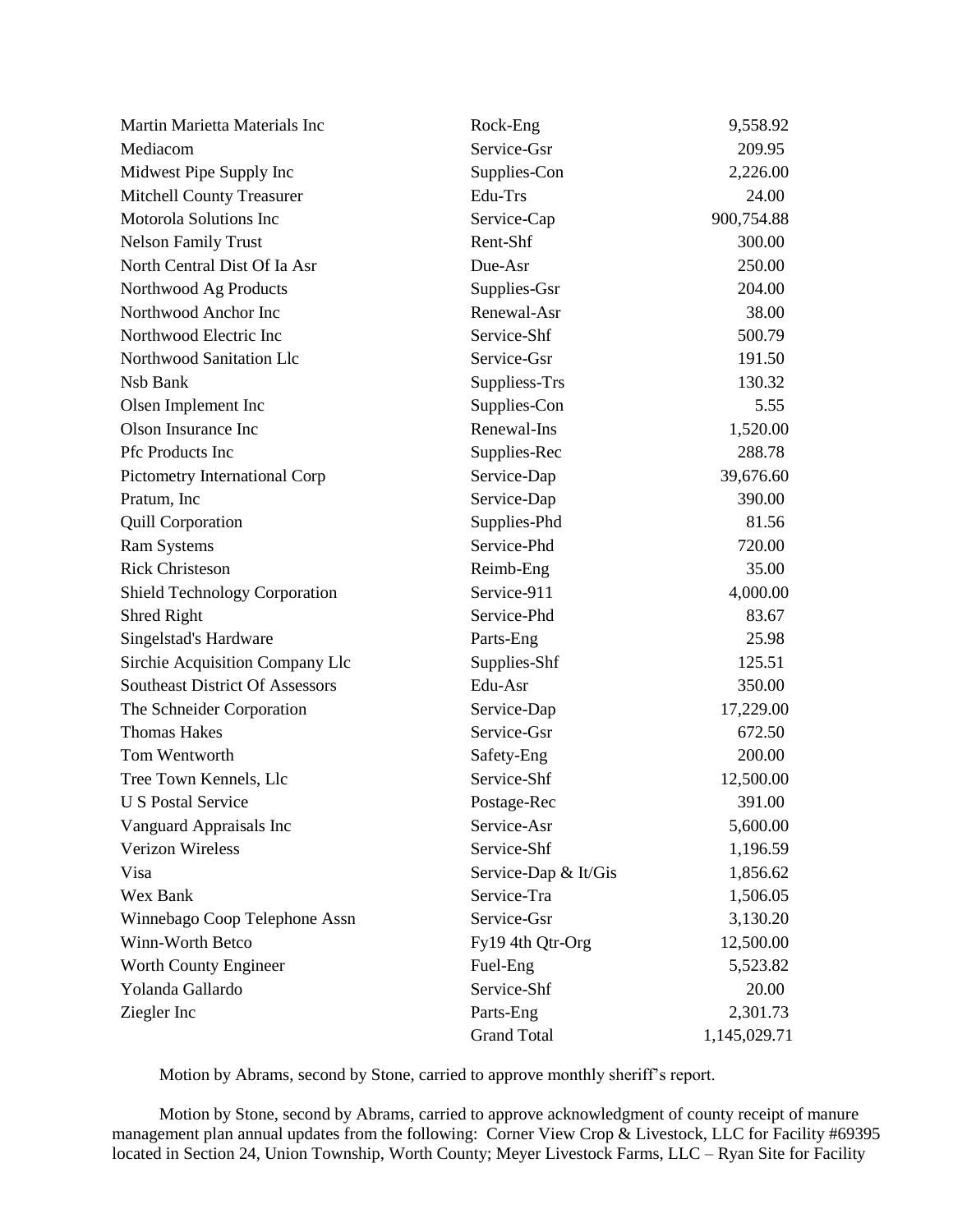#69382 located in Section 1, Kensett Township, Worth County, Meyer Livestock Farms, LLC – Travis Site for Facility #69381 located in Section 7, Barton Township, Worth County and Steve Wyborny for Facility #69466 located in Section 24, Barton Township, Worth County.

Motion by Abrams, second by Stone, carried to approve proposal for design phase geotechnical evaluation for proposed I35/Hwy105 Interchange Development by Chosen Valley Testing, Inc. for \$5,350 as presented by Jason Petersburg, P.E., Veenstra & Kimm, Inc.

Motion by Abrams, second by Stone, carried to recess the regular session.

Motion by Stone, second by Abrams, carried to open the public hearing in regards to the 2019 Urban Renewal Plan Amendment at 9:19 A.M. Joe Myhre was present to inform the public about the amendment. Public comment was heard.

Motion by Abrams, second by Stone, carried to close the public hearing at 9:23 A.M.

Motion by Stone, second by Abrams, carried to reconvene the regular meeting.

Motion by Stone, second by Abrams, carried to approve resolution #2019.06.10

## A resolution to approve 2019 Amendment to Urban Renewal Plan for the Worth County Consolidated Urban Renewal Area

WHEREAS, the Board of Supervisors of Worth County (the "County") created the Worth County Consolidated Urban Renewal Area (the "Urban Renewal Area"); and WHEREAS, it has been proposed to add new urban renewal projects to the urban renewal plan for the Urban Renewal Area involving providing tax increment financing for infrastructure improvements related to the SW Quadrant I-35/Hwy 105 Interchange Development Project; and WHEREAS, Chapter 403 of the Code of Iowa requires that, before a county approves any new urban renewal project, or adds property to an urban renewal area, a county must amend the existing urban renewal plan to include that new project or new property; and WHEREAS, a 2019 Amendment to the urban renewal plan for the Urban Renewal Area (the "2019 Amendment") has been prepared, which describes the provision of tax increment financing; and WHEREAS, notice of a public hearing by the Board on the proposed 2019 Amendment was given in strict compliance with the provisions of Chapter 403 of the Code of Iowa, and the Board has conducted the hearing; and WHEREAS, copies of the 2019 Amendment, notice of public hearing and notice of a consultation meeting with respect to the 2019 Amendment were sent and the consultation meeting was held; NOW, THEREFORE, It Is Resolved by the Board of Supervisors of Worth County, Iowa, as follows:

Section 1. It is hereby determined by this Board as follows:

A. The 2019 Amendment conforms to the general plan of the County;

B. The projects described in the 2019 Amendment are necessary and appropriate to facilitate the proper growth and development of the County in accordance with sound planning standards and local community objectives.

Section 2. The 2019 Amendment, as referred to herein and in the form attached hereto, is hereby approved.